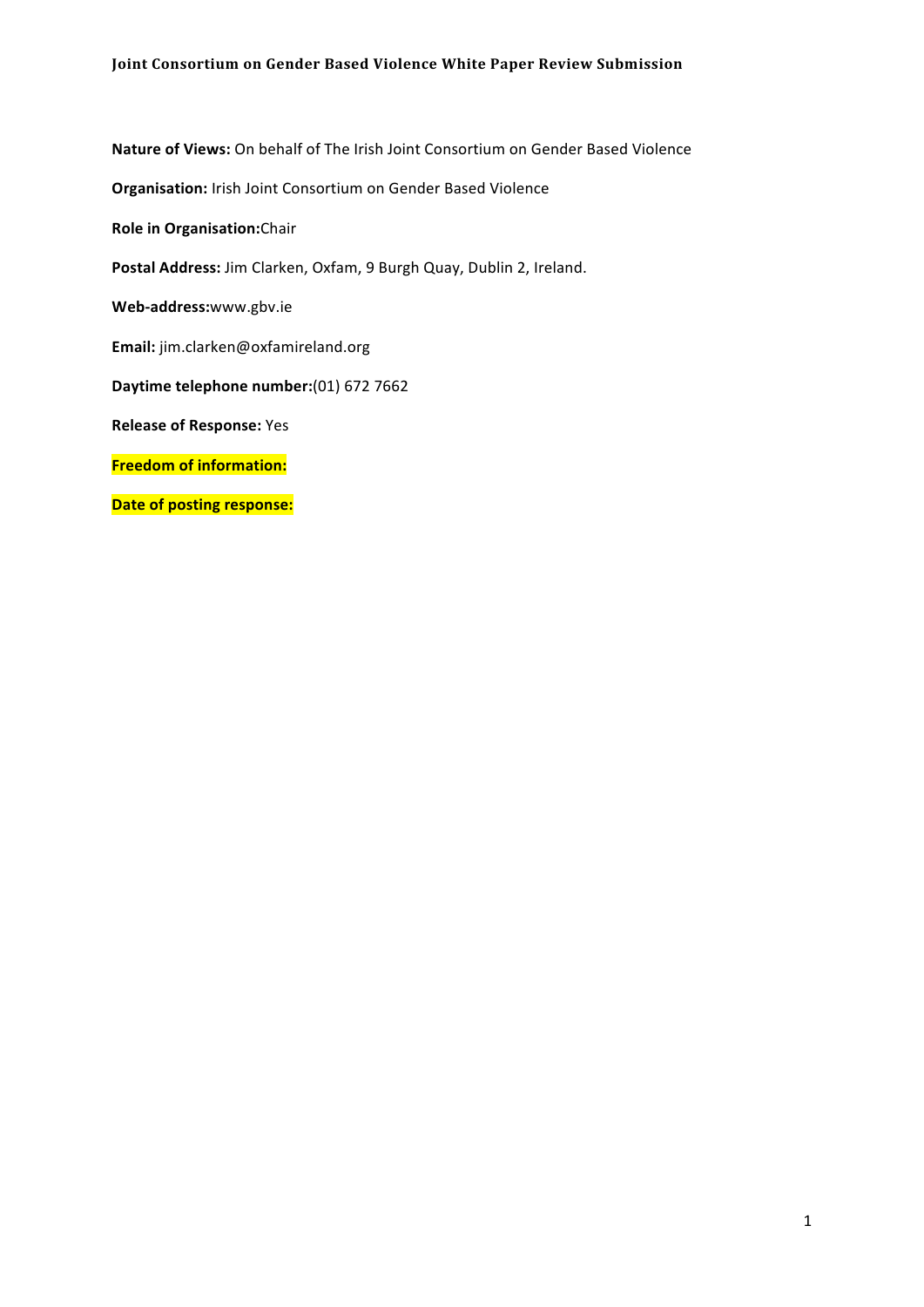# **Introduction**

Gender-based violence is a universal problem rooted in the underlying inequality between men and women. This inequality is particularly evident in low and middle income countries where systems are often
not
strong
enough
to
prevent
gender‐based
violence,
provide
access
to
justice,
treat,
care
for and
support
the
survivors
of
gender
based
violence.
Gender‐based
violence
thrives
in
environments where women cannot access their human rights; it is exacerbated by poverty and can push women and
families
further
into
poverty.
Ensuring
women
and
girls
have
equal
access
to
development opportunities
is
central
to
achieving
women's
human
rights
but
also
provides
benefits
to
individuals, families, communities, and societies as a whole. The Irish Joint Consortium on Gender Based Violence, (the Consortium henceforth), welcomes the Irish Government's increasing focus on the broader
issues
of
gender
inequality
in
development
and
more
specifically
on
gender‐based
violence. We recognise that the two approaches are complementary and encourage the continued support for both by the Government. We welcome the Consultation paper's recognition that gender equality is a key issue in the Government's fight against global poverty and a practical expression of Ireland's values
as
a
nation.

The Consortium is made up of humanitarian and development organisations, Irish Aid and the Defence
Forces
who
come
together
to
promote
a
coherent
and
coordinated
international
response to gender-based violence. The Consortium understands gender-based violence to be any act or threat of harm inflicted on a person because of their gender and is any act that results in or is likely to result in physical, sexual or psychological harm or suffering, including threats of such acts, coercion or arbitrary deprivation of liberty, whether occurring in public or private life. Gender-based violence
encompasses
sexual
violence,
domestic
violence,
sex
trafficking,
harmful
practices, forced/early marriage, forced prostitution, sexual harassment and sexual exploitation, to name but a few.

We commend the Government of Ireland for its continued membership of and engagement in the Consortium through Irish Aid and the Defence Forces, which is an indication of the importance the Government attaches to the issue. The Consortium looks forward to continued sharing across organisations
to
ensure
ongoing
commitment
to
combating
and
promoting
a
more
coherent response
to
gender‐based
violence.

The Consortium is particularly focused on the issue of gender-based violence. However throughout the
document
references
will
be
made
to
gender
equality
work
given
the
relevance
to
gender‐based violence
and
its
position
within
gender
policies
and
structures.

# **Progress
made**

The Government of Ireland has increased the scope and quality of its work on gender equality and gender-based violence in development. The 2004 Gender Policy recognises gender equality as an essential component of sustainable human development and proposes a twin track approach: having
dedicated
gender
programmes
while
mainstreaming
gender
equality
across
all
development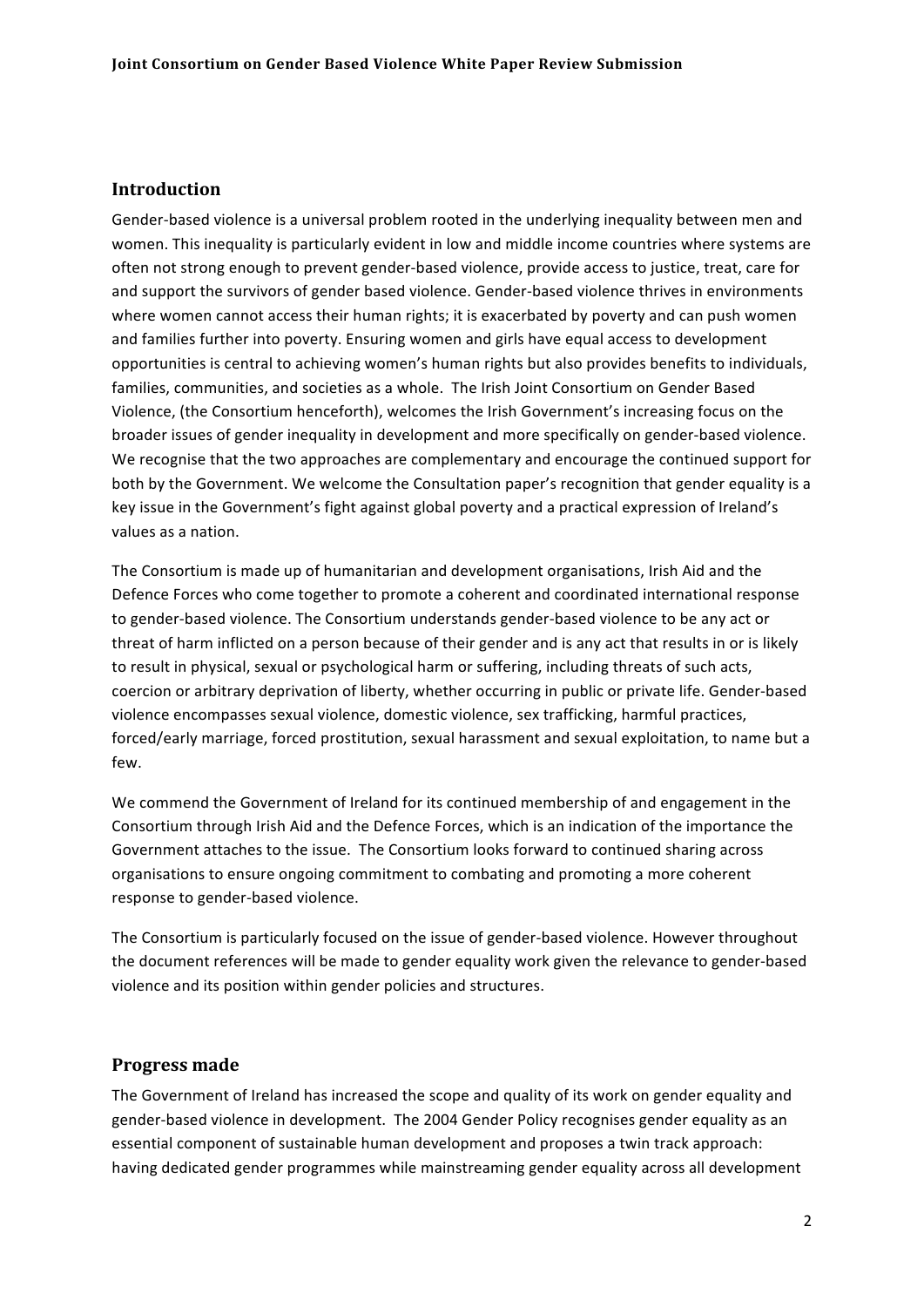programmes.
The
2006
White
Paper
on
Development
commits
the
Government
of
Ireland
to "mainstream gender considerations into all of our development cooperation activities." The White Paper Review Consultation Paper also recognises gender equality as a key issue to consider when implementing development programmes. These documents provide a strong policy structure for gender
equality.

The
Government
of
Ireland
has
strengthened
and
deepened
its
understanding
of
gender‐based violence in particular. Membership of, financial support of, and engagement with the Consortium has provided opportunities to share learning between Irish Aid, the Defence Forces, humanitarian and
development
organisations
based
in
Ireland.

In 2011, the Government of Ireland launched its National Action Plan (NAP) on United Nations Security
Council
Resolution
1325
on
Women,
Peace
and
Security
and
pledged
continued commitment
at
the
highest
level
to
Women
Peace
and
Security.
This
National
Action
Plan
was developed in consultation with civil society and follows international best practice. The NAP provides
a
clear
set
of
actions
to
be
undertaken
across
Government
Departments
within
a
defined timeframe and with a strong monitoring structure. This NAP complements the wider policy structure on
gender
equality.

Staffing and resourcing of gender equality within Irish Aid has improved with a full time Gender Advisor, a number of Gender advisors and Focal Points in all Embassies and the creation of a Gender Network
across
Irish
Aid.

Funding
for
gender
equality
and
gender‐based
violence
programmes
has also increased. A reduction in funding since 2009 represents a cut to the development budget as a whole, rather than any specific cuts to gender equality specifically.

The Government of Ireland has recently taken on a stronger role in development of international policy as it relates to gender equality. The Gender Specialist within Irish Aid co-chairs the DAC Gender Net, sits on the EU Gender Experts Group while the Government of Ireland played a key role in the establishment of UN Women, and has been increasingly active at international policy discussions such as the Busan High Level Forum on Aid Effectiveness, and the UN Commission on the Status of Women. Ireland is recognised internationally as a gender champion encouraging other partners
to
take
more
of
a
gender
sensitive
approach.
The
Joint
Consortium
on
Gender
Based Violence welcomes this expansion into international policy as it relates to gender equality.

# **Changing
context**

While many submissions to the White Paper Review will detail changes to the overall global context as it relates to development, this submission will focus more specifically on how the context has changed
as
it
relates
to
gender
equality
and
gender‐based
violence.

Gender-based violence has very close links to poverty and overall development. Downturns in the economy, such as the current economic recession, and increasing poverty can actually trigger an increase in violence. Of equal importance is the way in which the consequences of gender-based violence - its impact on productivity, health and well-being, and intergenerational transmission - can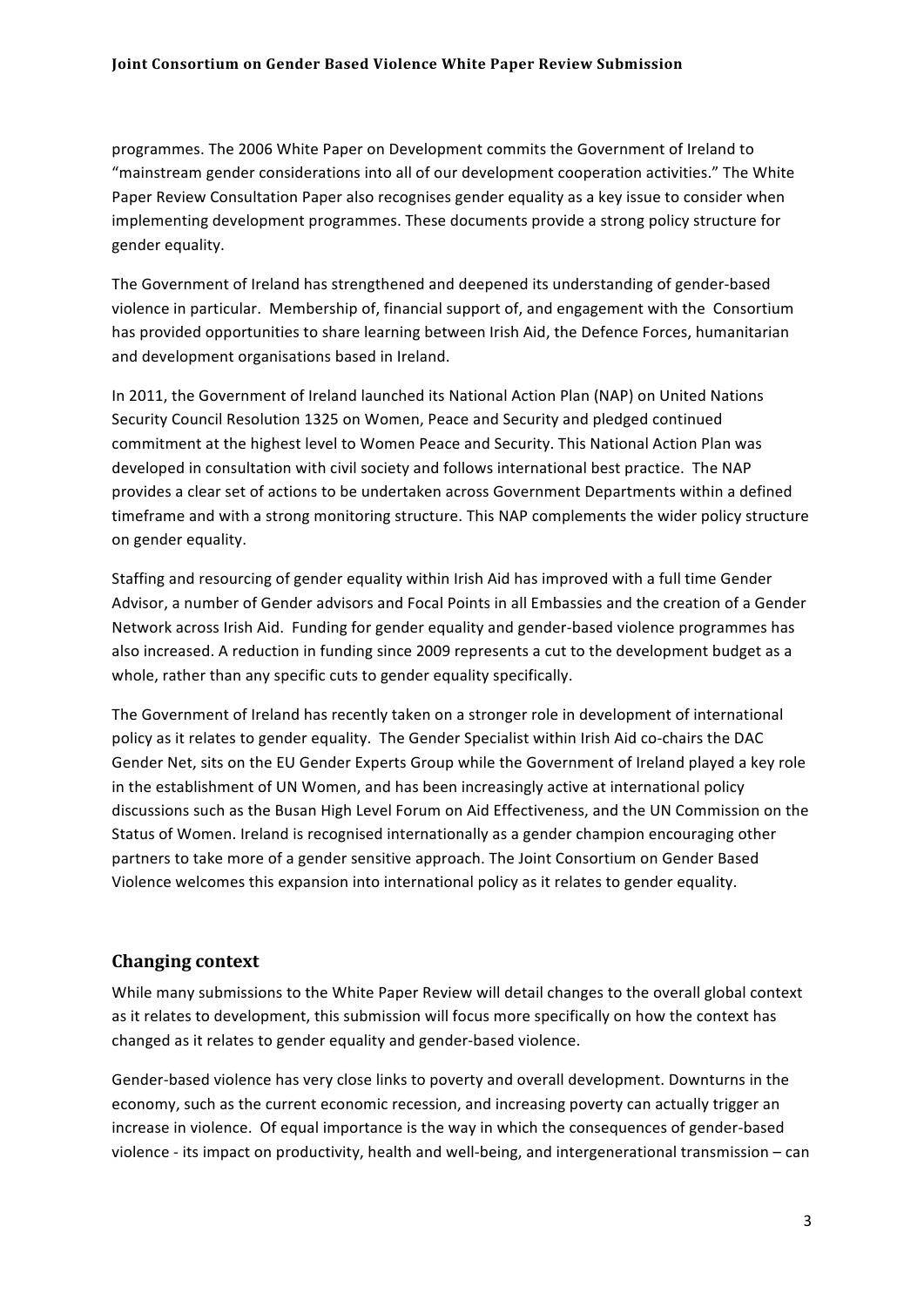result in increased poverty and undermine development. Ultimately, gender-based violence costs by obstructing
participation
in
development.

Successive emergencies and chronic malnutrition in many low and middle income countries have shown that gender-based violence increases levels of hunger and child malnutrition. Women play a key role in agriculture in many low and middle income countries and also have a central role when it comes
to
environmental
sustainability.
Lack
of
access
to
and
control
over
land
resources
also disproportionately
affects
women
in
many
patriarchal
societies.
While
progress
has
been
made
in narrowing the gender gap in education at primary level it remains at secondary and tertiary levels in developing countries. Gender inequality and gender-based violence constrict girls' enrolment and retention in schools, leading to stubborn gender inequality in literacy levels. Maternal mortality remains high and has a strong correlation with gender-based violence, particularly intimate partner violence. Survivors of gender-based violence are more vulnerable to HIV which can lead to stigma and discrimination and can place extra economic pressure on households. Although increasing numbers of people are gaining access to life saving anti-retroviral therapy the number of new infections still outstrips the number accessing treatment by a ratio of five to two.

Economic growth has been a key determinant in allowing many people to lift themselves out of poverty. However many women have not been able to benefit from this growth. The recent World Development Report from the World Bank on gender equality noted that without effective policies economic growth will not reduce and could increase inequalities, including gender inequality. Increasingly,
the
challenging
operating
environment
faced
by
many
civil
society
organisations
has also
affected
women's
organisations in
some
countries.

An
increasing
focus
has
been
placed
on
accountability
in
the
development
sector.

Ensuring
effective use of all development funding is to be welcomed. It is vital however that measuring change include innovative ways for measuring the more qualitative and longer terms aspects of change and support the principles that underpin Ireland's development programme, most notably human rights. This is particularly relevant in the area of gender equality as changing attitudes and beliefs can take place over
a
long
period
of
time.

The international community is increasingly recognising the impact that gender-based violence has on people and their communities. The formation of a single UN entity to deal with gender issues in UN
Women
provides
a
new
voice
and
impetus
to
tackle
gender
inequality,
including
gender‐based violence. The international community is increasingly recognising the scale and impact of sexual violence
during
conflict.
A
UN
Special
Rapporteur
on
Sexual
Violence
in
Conflict
has
been
appointed and the UN Security Council has passed a number of resolutions focusing specifically on genderbased
violence.

Increased international recognition has however not led to changes in the lives of women at risk of or
who
have
survived
gender‐based
violence.
While
reliable
data
on
the
incidence
of
gender‐based violence can be difficult to get it is obvious that there are still large numbers of women affected by gender-based violence in their daily lives. Globally, one in three women is affected by gender-based violence. In Ethiopia this figure rises to 70% and in South Africa 40% of women's first sexual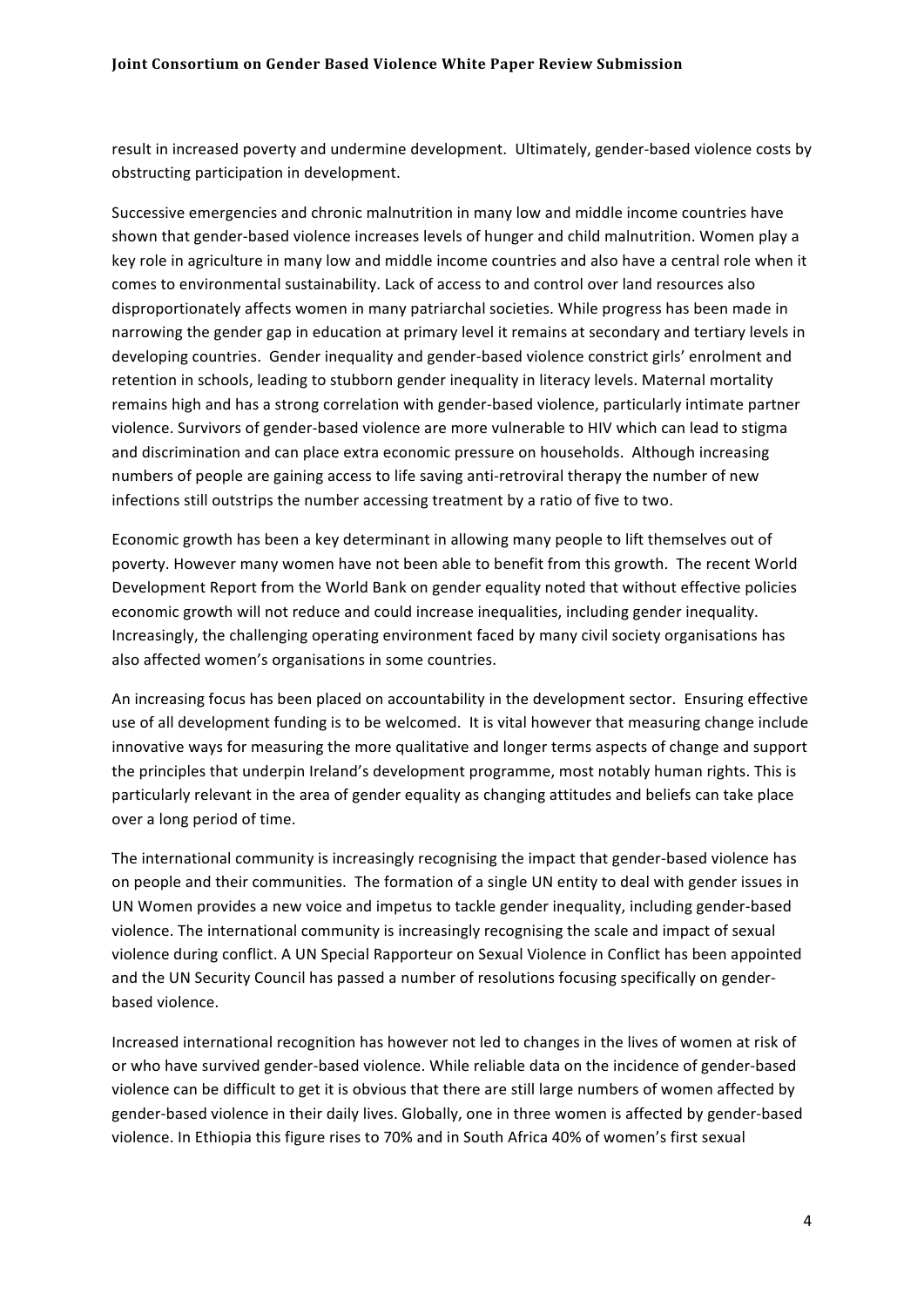experience was forced. Greater effort is now being made to capture and analyse data on genderbased
violence.

# **Key
Issue**

The Key Issues laid out in the White Paper Review Consultation Paper are; Hunger, Situations of Fragility, Climate Change, Responding to Basic Needs (HIV and AIDS, Health and Education), Governance and Human Rights, Gender Equality, and the Private Sector. We welcome the inclusion of gender equality in this list of key issues and have laid out some areas where the issues of gender equality and gender-based violence would have an impact on the other key areas.

#### *Situations
of
fragility*

In 2000, the United Nations Security Council adopted Resolution 1325 (UNSCR 1325) on women, peace and security in recognition of the serious impact that armed-conflict has on women and children
and
the
potential
of
women
to
contribute
to
all
of
the
processes
that
aim
to
establish
and sustain peace. Since its adoption, much work has been done to monitor the implementation and impact of this resolution. The Security Council has passed numerous resolutions to support 1325 and to further enhance the role of women in peace and security, 1612 (2005), 1674 (2006), 1820 (2008), 1882
(2009),
1888
(2009)
and
1889
(2009).

In 2010, on the 10<sup>th</sup> anniversary of UNSCR 1325 the United Nations Security Council and UNIFEM both produced reports that charted progress achieved to date and highlighted obstacles to the implementation of 1325. A concern across these reports is the persistent obstacle to women's full involvement in the prevention and resolution of conflicts and their participation in post-conflict public life. Both reports acknowledge that the marginalization of women can delay or undermine the achievement of sustainable peace, security and reconciliation. The research showed that fewer than 10 percent of members of official negotiating teams at peace talks are women. Another concern highlighted
was
the
lack
of
concrete
action
taken
by
states
to
implement
UNSCR
1325.

The
research
also
outlined
recommended
actions
for
governments
and
international
institutions
to ensure more progress is made in the area of women, peace and security. What is clear is that the context
around
UNSCR
1325
has
changed.
With
the
benefit
of
time
we
now
have
a
better understanding
of
what
needs
to
be
undertaken
to
ensure
UNSCR
1325
achieves
widespread implementation.

We urge Irish Aid, in its work with partner organisations and in national level political reform, to continue to take steps to address the persistent obstacle to women's full involvement in the prevention and resolution of conflicts, in their participation in post-conflict public life and to advocate
for
concrete
actions
to
be
taken
by
states
to
implement
UNSCR
1325.

Much attention is given to the prevalence of gender-based violence during times of conflict. Increased recognition should also be given to addressing gender-based violence in the aftermath of conflict and during the post-conflict transition. Recognising this, the Joint Consortium on Gender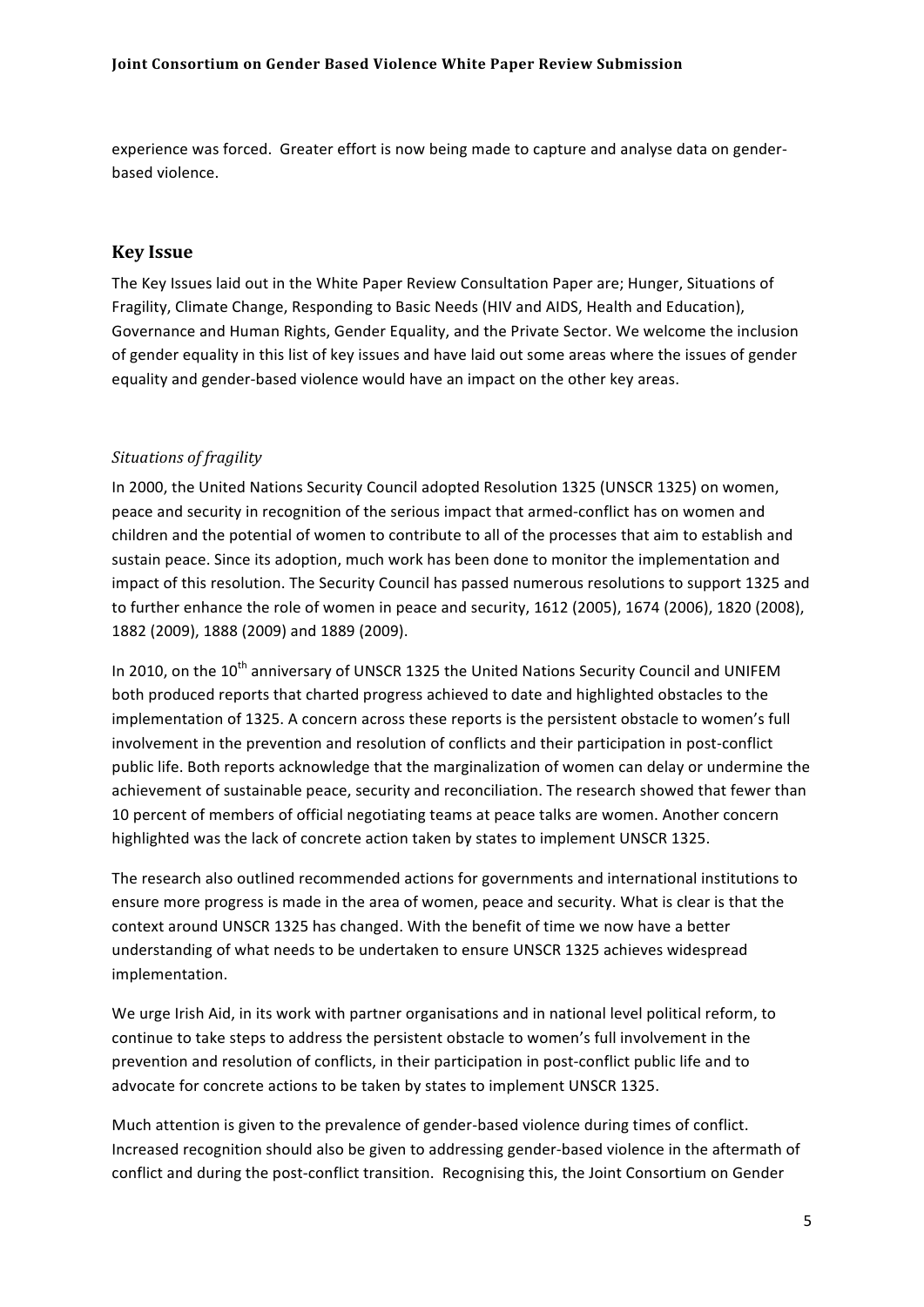Based Violence commissioned a research report on addressing gender-based violence in postconflict
situations.

In
brief,
the
report
recommends
that
development
programmers
should
use
the OECD/DAC principles on fragile states to inform their project design, that strategic approaches should be adopted to enhance organisational understanding of the complexities of post-conflict transition
and
that
steps
should
be
taken
to
understand
the
landscape
of
gender‐based
violence
and the
challenges
faced
by
women
and
girls
after
conflict.
The
report
also
recommends
that development programmes should look to identify and utilise the opportunities that may exist in the post
conflict
moment,
for
example
within
national
level
political
reform
and
structural
reform
and that
they
should
support
and
secure
the
development
and
implementation
of
a
supportive
policy and legislative framework. The recommendations from this report have implications for all members of
the
Consortium
including
Government.

# *Responding
to
Basic
Needs
(HIV
and
AIDS,
Health
and
Education)* HIV

Half of the people living with HIV are women. In Irish Aid focus regions, women are disproportionately likely to be affected by HIV, including in sub-Saharan Africa where they comprise 59 per cent of all people living with HIV. There is therefore a great need to continue reducing the particular
vulnerability
of
women
to
HIV.

Studies show that women who experience gender-based violence are more vulnerable to HIV. Women who are living with HIV are also at a greater risk of gender-based violence. Consequentially, actions
to
reduce
HIV
prevalence
amongst
women
need
to
take
place
in
tandem
with
gender‐based violence programmes. Ireland is known internationally for its work on HIV and has an opportunity in the White Paper Review to ensure greater cohesion and integration of HIV and gender equality responses,
ensuring
continued
focus
on
women's
particular
vulnerability
to
HIV
and
gender‐based violence.

#### **Education**

Gender-based violence within education has been identified as a major barrier to children accessing their
right
to
education,
and
is
often
more
prevalent
and
widespread
in
countries
experiencing conflict or emerging from emergencies. While education components are critical for a quality education, issues of inequality (particularly gender inequality) prevent boys and girls achieving equality of outcome. Schools are key sites in which we learn, perform and shape our identities including those of gender and so it is critical that Irish Aid support holistic programmes focusing on increasing
access
to
safe,
equitable
and
quality
education.

We commend the Government of Ireland for the actions they have taken to support initiatives that focus on girls' education, prevent and respond to school related gender-based violence, maintain a focus on education as a mechanism to break inter-generational poverty and inequality and encourage
education
as
a
tool
for
promoting
gender
equality
and
parity
of
opportunities
for
the
next generation.
We
encourage
continued
support
for
these
initiatives.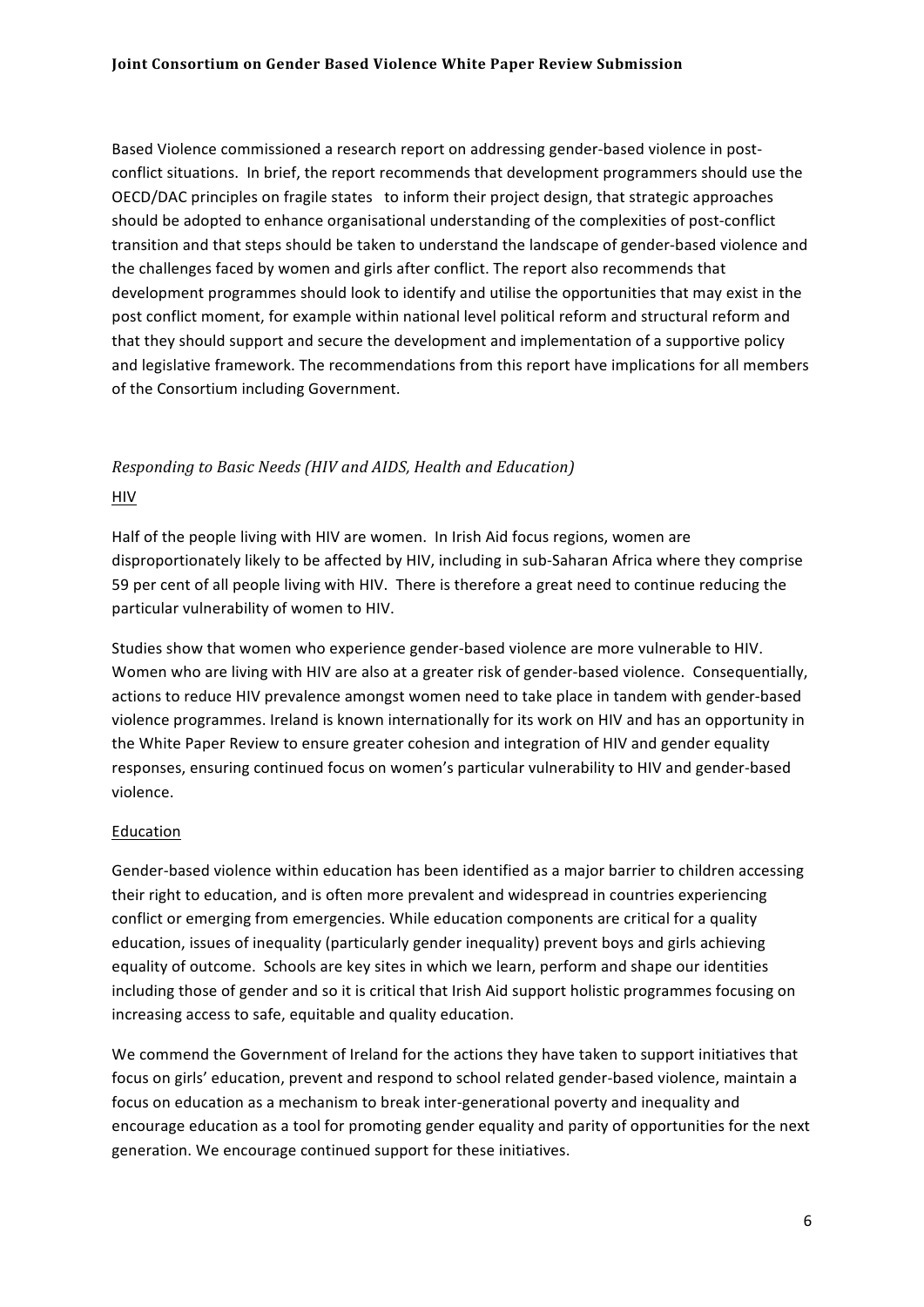#### *Governance
and
Human
Rights*

The Consultation Paper clearly recognises the need to distinguish between the participation of men and women in human rights and governance activities. The Government of Ireland should recognise that
women
are
already
heavily
sidelined
in
these
domains
and
continue
to
work
to
remove
barriers to women's participation in decision making. They may require additional support to participate in the
decision
making
processes
that
affect
their
lives.
At
the
beginning
of
21st
century,
women represented only one in seven parliamentarians, one in ten cabinet ministers, and one in twenty Heads of State or Government. In Sub-Saharan Africa, the average for women's participation in national parliaments is 17.8 percent. However Rwanda is the first and only country in the world to have a majority of women in its parliament, at 56 percent of seats in the lower house. Ensuring women's participation in conflict resolution and post conflict peace building can provide opportunities
to
increase
women's
participation
in
decision
making.
Community
level
organisations can also provide an important opportunity for women to acquire initial confidence and to articulate their
opinions.
Low
levels
of
education,
poverty,
patriarchal
norms,
lack
of
family
support,
increasing levels of gender based political violence, traditional religious and conservative views, lack of self confidence,
and
marginalisation
can
all
inhibit
women's
political
participation.

#### *Gender
Equality*

The prominence of gender equality and gender-based violence issues in the White Paper is a positive development.

However
it
should
be
strongly
acknowledged
that
the
root
cause
of
gender‐based violence
is
the
fundamental
inequality
between
men
and
women.

Furthermore,
resources
need
to be focused on the prevention of gender-based violence, as well as treatment and support for survivors.

We commend the Government of Ireland for its support, through Irish Aid, to the quality programmes
that
are
implemented
through
humanitarian
and
development
organisations,
civil society organisations supported within the priority countries, internationally and led by Irish Aid and the
Defence
Forces
themselves.

While
we
recognise
there
have
been
some
issues
working
with national
women's
machineries,
we
encourage
the
continued
support
to
ministries
with responsibilities
for
gender
equality
as
well
as
women's
organisations
and
to
women
themselves.
We support the continued drive to gather learning and evidence to support more effective interventions and to push the sector forward. Gender-based violence does not take place in a vacuum but interacts with the environment surrounding it. We welcome the recent focus on gender-based violence in fragile states but also acknowledge that endemic gender-based violence can have a serious affect on the lives of women in a wide variety of environments. With increasing recognition that prevention of gender-based violence is possible we encourage the Government of Ireland to ensure
both
prevention
of
and
response
to
gender‐based
violence
are
included
in
the
overall programme. We also note the need for a multi-sector response to gender-based violence encompassing
health,
psycho‐social,
security,
legal
and
judicial.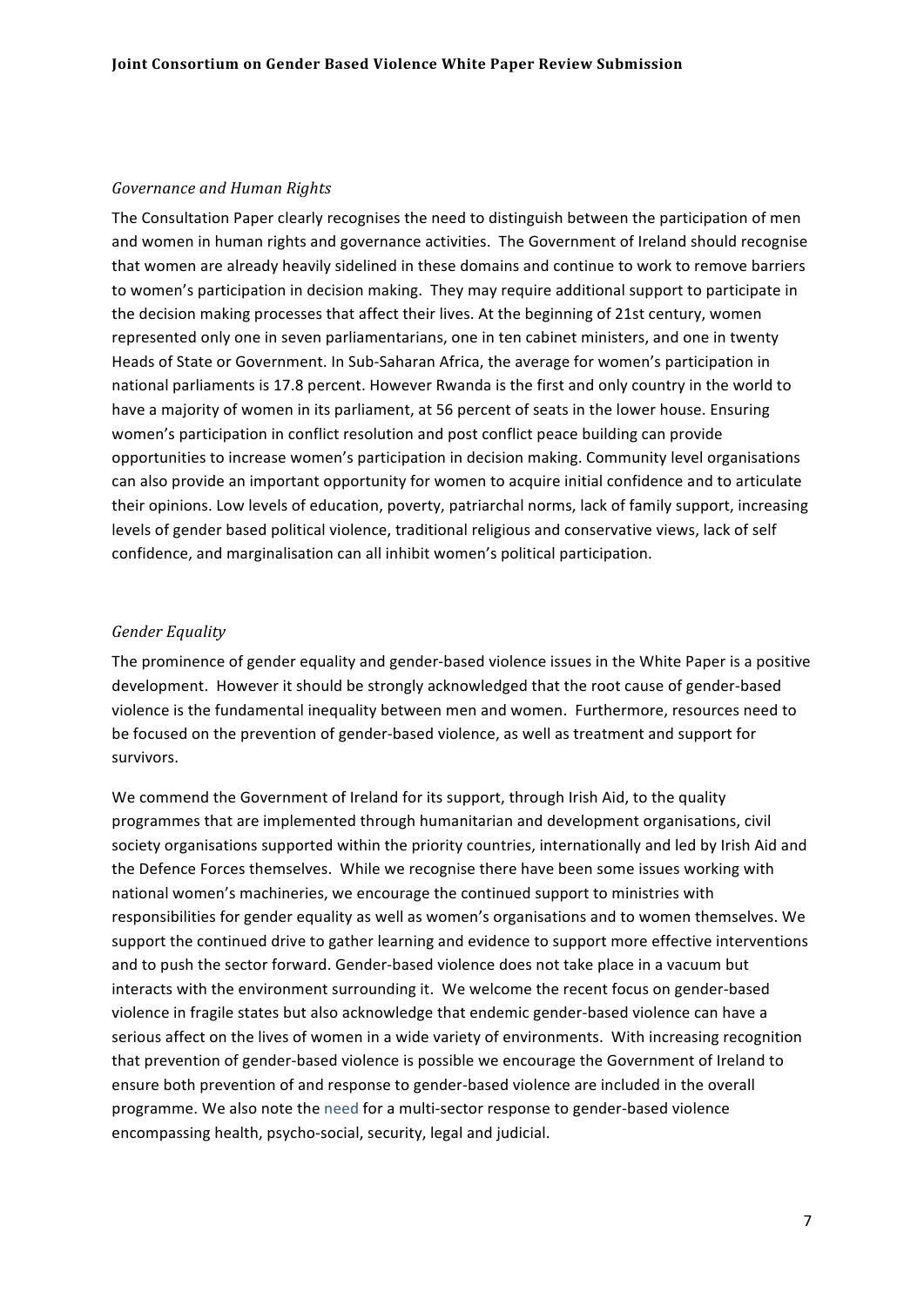It is imperative that the Government of Ireland continues to consider gender equality as a strong component of all its work, particularly that of Irish Aid. The chairmanship of the OSCE and the upcoming EU Presidency provide opportunities for the Government of Ireland to continue to promote
the
cause
of
gender
equality
and
to
be
a
leader
in
this
area.
With
2015
fast
approaching and a reorientation of the overarching global development goals, currently the Millennium Development Goals, it is vital the Government of Ireland continue to push for gender equality to be at
the
heart
of
all
development
goals.

#### *Hunger*

The Consortium welcomes the Government of Ireland's commitment to the issue of hunger and encourages
continued
leadership,
based
on
the
overarching
principles
of
the
Right
to
Food. Access to agricultural inputs is hugely different for men and women in low and middle income countries. Closing
this
gap
could
lift
an
estimated
100‐150
million
people
out
of
hunger.
We
encourage continued
learning
and
implementation
of
gender
mainstreaming
into
the
hunger
response.

We encourage continued leadership on the Scaling Up Nutrition process and to ensure clear integration of
the
3
pillars
of
the
Hunger
Taskforce
Report,
particularly
agriculture
and
nutrition
and
the
central role of women, at programming and policy levels. We also encourage greater attention to effective post-emergency rehabilitation to ensure that local agricultural resilience and local initiatives are strengthened to prevent women and girls from having to engage in risky coping strategies.

We encourage a continued focus on the relationship between poverty, hunger and gender-based violence.

Gender‐based
violence
impacts
on
food
security
and
the
economy
of
a
household. The experience by women of violence can lead to reductions in food productivity, particularly when they carry
the
primary
responsibility
for
food
provision.
Another
critical
element
in
the
inter‐relationship between poverty, hunger and gender-based violence is the issue of land rights, a factor that is underpinned by gender inequality. Access to land is critical for small-scale food producers. Losing it and becoming landless is feared by many smallholders, as it will mean losing food security and opportunities
for
development.
It
is
the
most
marginalised
groups
in
society
who
are
most susceptible to land grabbing – which makes preventing it a crucial issue for poverty reduction and human rights. For women all over the world, lack of access to and control over land is a major determinant (and outcome) of gender inequality. Compounding this, gender-based violence is often a
common
feature
in
conflicts
over
land.

We are encouraged to see hunger as a key issue in the White Paper review. However we strongly urge
that
the
Government
of
Ireland
includes
the
impact
that
land
grabs
and
forced
evictions
has upon gender inequality and look to address this when developing or updating policies on hunger. We also encourage the Government of Ireland to support the development of internationally applicable standards on good governance relating to land tenure and management of natural resources. Alongside this, we highlight how international human rights laws, such as the Convention on
the
Elimination
of
all
forms
of
discrimination
against
women
(CEDAW)
and
the
International Convention on Economic, Social and Cultural rights (ICESCR), guarantees women their human rights, including the right to housing. The Consortium welcomes Ireland's active promotion of these human rights instruments and calls on the Government to continue to promote respect for these human rights
instruments
when
working
with
national
governments
and
multilateral
organisations.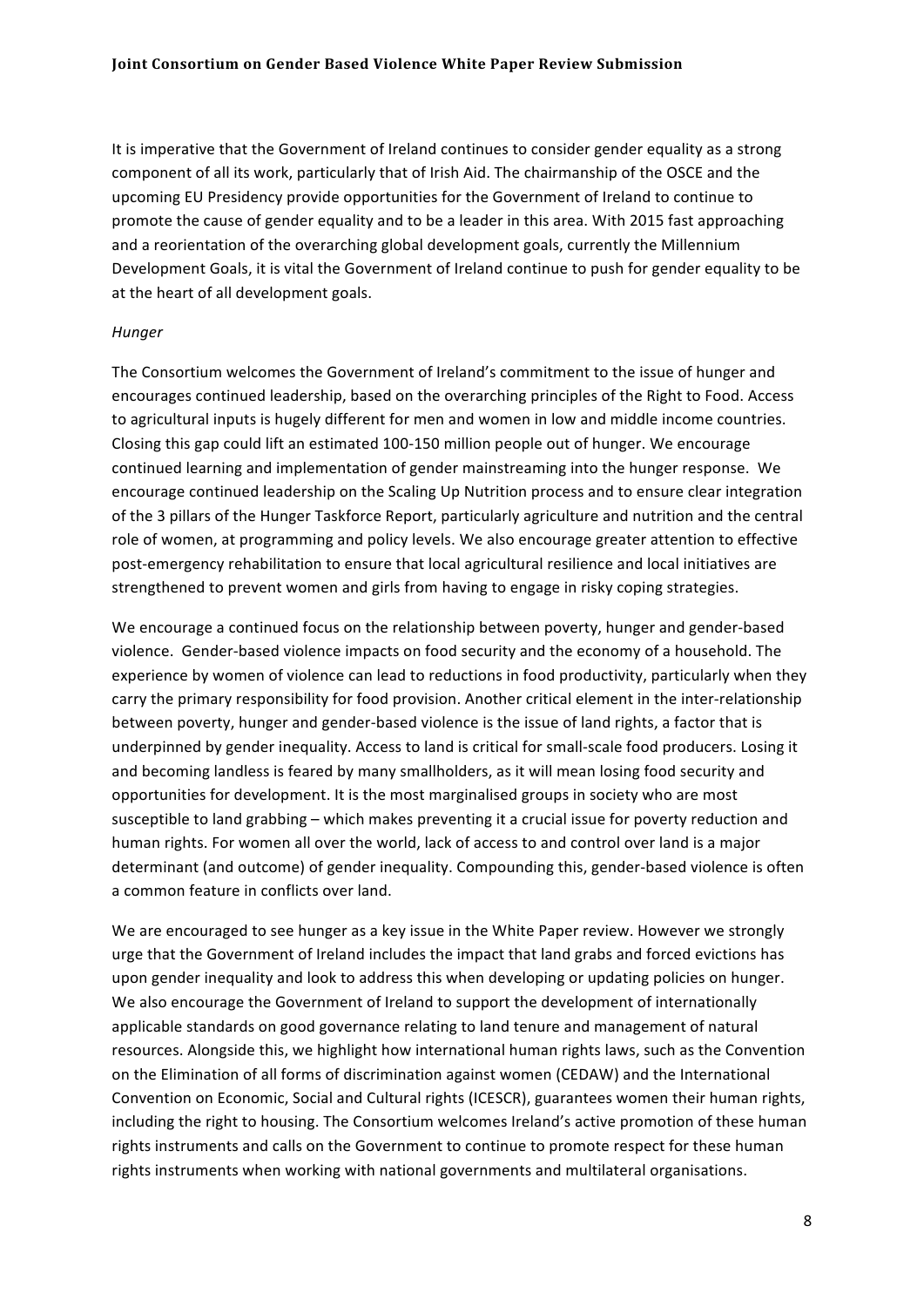#### *Climate
Change*

The impact of climate change is different for women and men, with women likely to bear the greater burden
in
situations
of
poverty. Women's
voices
must
be
heard
and
their
priorities
supported
as
part of climate justice. In many countries and cultures, women are at the forefront of living with the reality of the injustices caused by climate change.

While there is recognition of the challenges associated with climate change within overall policy documents such as Irish Aid's (2007) Environmental Policy for Sustainable Development and the White Paper, we see a need for an increased focus on the relationship between climate change and gender
inequality.
Where
Irish
Aid
works
with
national
governments,
multilateral
organisations, international
agencies
and
civil
society
organisations
to
develop
policy
that
contributes
to sustainable development and climate justice, the Consortium encourages the Government of Ireland to
ensure
that
gender
is
mainstreamed
across
such
policies.

# **Ways
of
working**

The
2004
Gender
Policy
and
the
2006
White
Paper
provide
the
overarching
policy
framework
for gender and development work, including gender-based violence, carried out by the Government of Ireland. We recommend that the Gender Policy continues to be implemented and that the White Paper considers the following points in the review.

The 2010 Review of the Gender Policy made a number of recommendations including the need to maintain a human rights based approach to gender equality in order to ensure that the strategic as well as the practical needs of women are being met. While the Government of Ireland has increased its work on gender equality both through additional resources and through a higher profile accorded to the issue, it is imperative that the Gender Policy keeps pace with these developments and that the
White
Paper
Review
process
solidifies
these
changes.

The Gender Policy calls for an action plan and the Gender Policy review calls for a Results Framework for Irish Aid's gender and gender-based violence work. While we recognise that there are important differences between the two methods we feel that the information should be shared in a replicable way year on year for accountability purposes. We support the development of a results framework that lays out the outcomes that the Government of Ireland is trying to achieve, the resources required to achieve these outcomes, sex disaggregated indicators of success and systems to monitor its implementation and impact. We encourage the Government of Ireland to ensure that the whole gender programme is included in this results framework, including Irish Aid HQ work, bilateral programmes,
mainstreaming
of
gender
across
Irish
Aid,
work
supported
through
Irish
NGOs,
and work
supported
through
multilaterals.

We encourage strong consultation with civil society in the development and implementation of this results framework. We also encourage the stronger inclusion of civil society on gender and genderbased
violence
work
in
priority
countries
and
in
multilateral
initiatives.